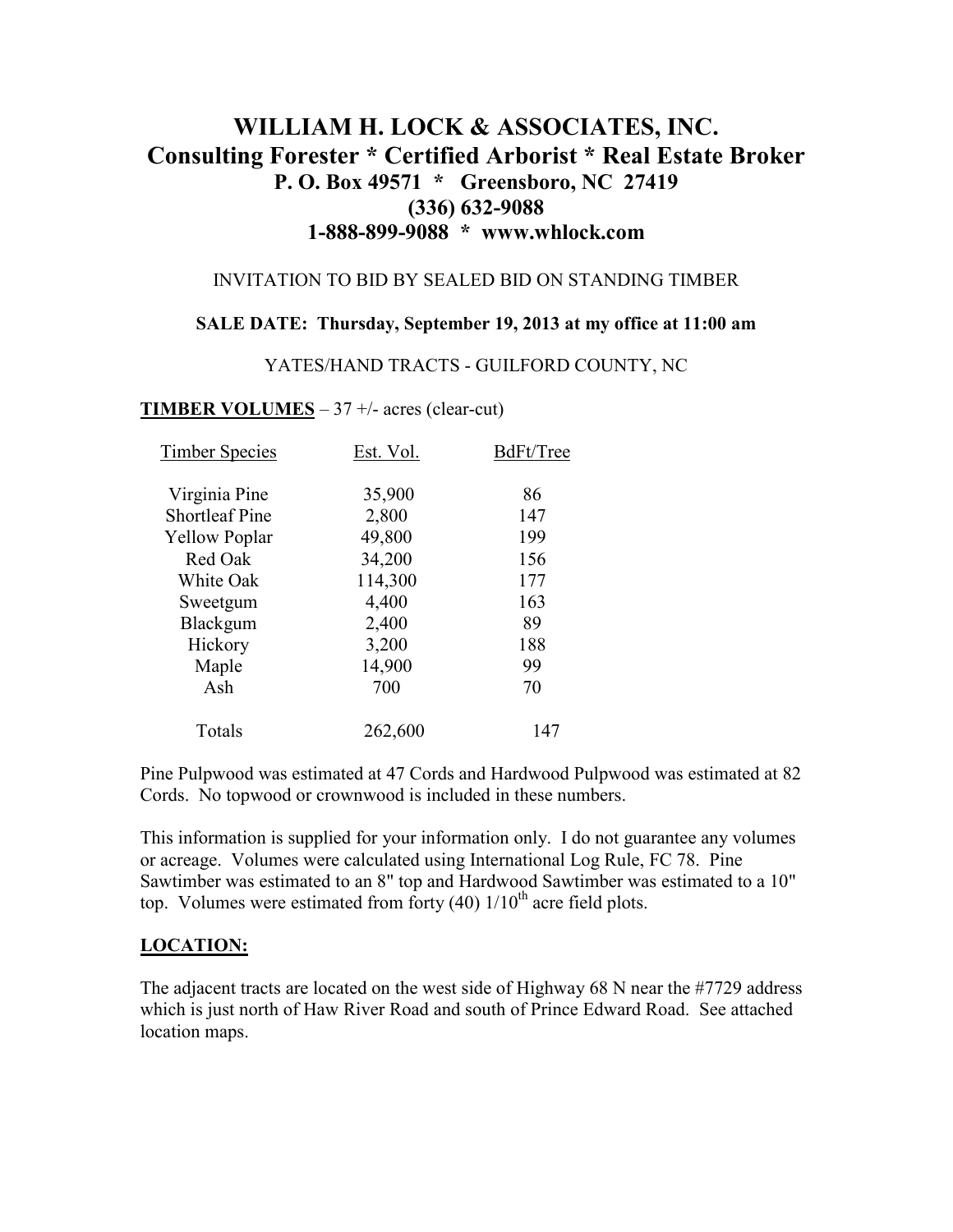Page Two Yates/Hand Tract - Timber Sale Sale Date: Thursday – September 19, 2013

## **BIDS:**

The Yates/Hand Tracts are being sold on a lump sum sealed bid basis with one bid purchasing both parcels. Bids will be accepted by **regular mail** if received by 5:00 pm on Wednesday, September 18, 2013 **OR** bids will be accepted by **email (whlock@whlock.com), telephone (336-632-9088), fax (336-632-9088), or in-person** at my office until 11:00 am on Thursday, September 19, 2013. At 11:00 am on Thursday, September 19, 2013 all bids received will be recorded. The successful bidder will be notified within 24 hours of the bid openings. A 10% deposit may be requested to be delivered to William H. Lock & Associates, Inc. within 72 hours of the bid opening. The balance of the sales price is to be delivered at the sale closing. The seller reserves the right to refuse or accept any and all bids. Seller will consider all bids. The seller will be responsible for the timber deed preparation, revenue stamps if recorded, and the forestry consultant fees. The buyer will be responsible for all other closing costs. A \$1,000 performance deposit will be payable to W. H. Lock & Associates, Inc. Forestry Trust Account at closing and held in a non-interest bearing trust account until satisfactory completion of logging. WHL & Associates, Inc. will have the express right to use the performance deposit at their sole discretion in order to fulfill any of the Conditions of Sale or obligations of the contract. The performance deposit does not limit the buyer's liability.

A whole tree chipping operation will not be required but may be favored during the bid process. Please note in your bid if you intend to use a whole tree chipper for the harvest.

## **PLACE OF SALE:**

The timber sale will be held at the office of William H. Lock & Associates, Inc. in Greensboro, NC. The office address is 375 S. Swing Road, Greensboro, NC 27409. Telephone and Fax: 336-632-9088; Email: whlock@whlock.com

## **CONDITIONS OF SALE**:

1. The Buyer shall have 24 months from the date of the timber deed to cut and remove all merchantable timber within the "Sale Areas". Creek buffers have been painted blue and are considered "out" areas. No harvesting will be allowed in these areas.

2. The Buyer shall access the tract from Highway 68 N. All access routes will need to be installed and/or maintained according to all North Carolina Best Management Practices, Forest Practice Guidelines, and any applicable river basin or watershed rules. All roadways must remain open and passable by ordinary traffic at all times. Any existing roadways must be left in similar condition at the completion of the harvesting operation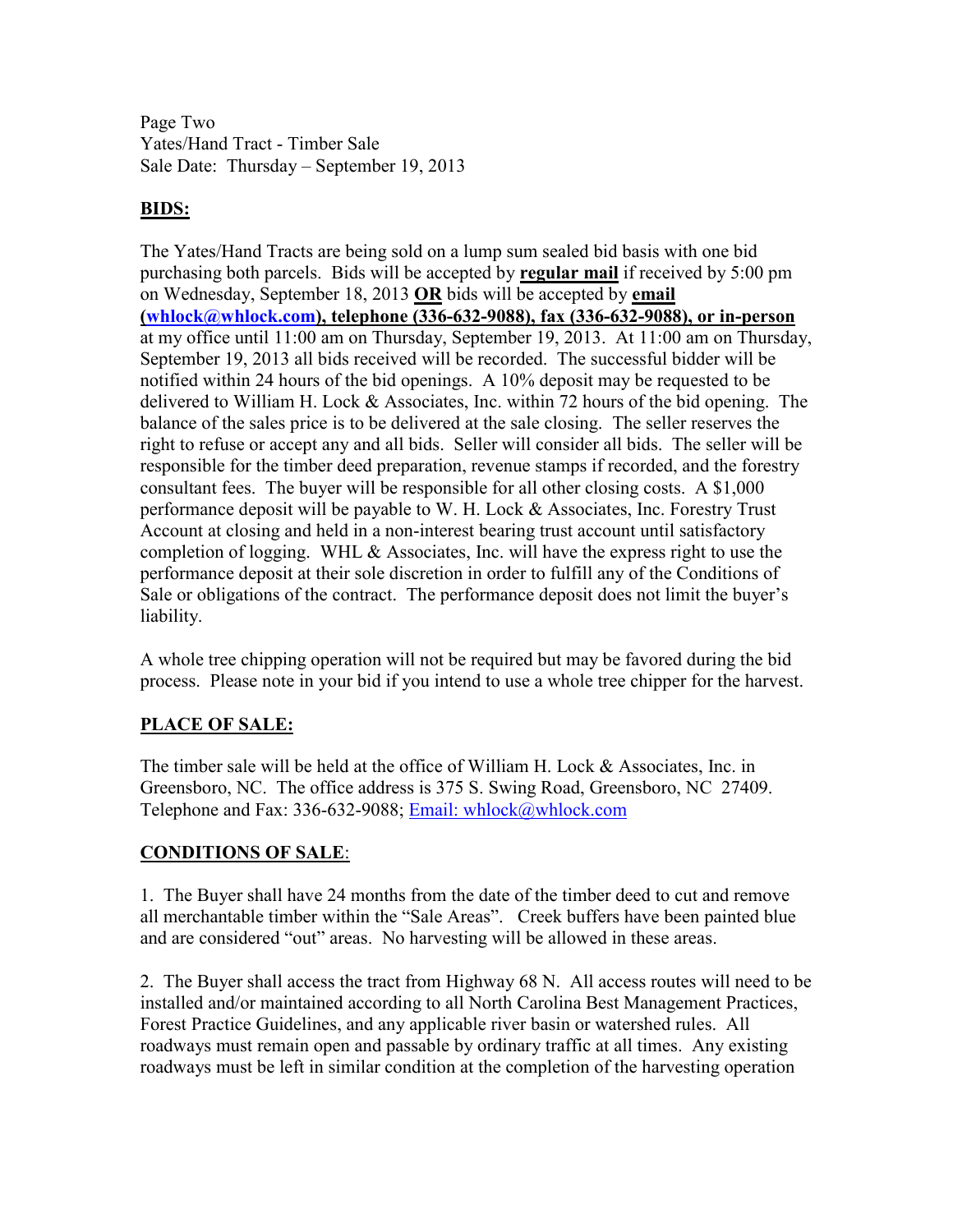Page Three Yates/Hand Tract - Timber Sale Sale Date: Thursday – September 19, 2013Page Three

as they were at the beginning of the harvesting operation, reasonable wear and tear accepted. Call W.H. Lock if there are questions concerning access routes.

3. The Buyer is responsible for maintaining a clean site. No equipment parts, trash, tires or other debris shall be left on the property. It shall be the Buyer's responsibility to clean up any hazardous material or chemical waste spills including but not limited to Diesel Fuel, Hydraulic Fluid, Machine Oil, and/or Gasoline upon the subject property. Responsibility will include any required remediation including but not limited to the removal of contaminated soils.

4. Harvesting operations must not interfere with any farming operations and farming operations must not interfere with any harvesting operations. Decking, loading or hauling will not be permitted in any existing open fields or pastures immediately adjacent to the timber unless approved by William H. Lock & Associates, Inc. If approved, open areas must be free of logging debris, smoothed when completed, and re-seeded if necessary. All loading decks and truck parking areas must be reseeded when the harvesting operation is completed.

5. The Buyer is responsible for following all Federal, State, and local regulations regarding timber harvesting activities. If required, Buyer is responsible for obtaining any necessary permits or licenses required for timber harvesting. All logging operations must conform to North Carolina Best Management Practices, Forest Practices Guidelines, and any applicable river basin or watershed rules. In the event that a non-compliance situation is identified on the tract as a result of the harvesting operation, William H. Lock & Associates, Inc. will have the express right to suspend the harvesting operation until the situation is brought into compliance. No trees or other logging debris shall be left in or across the property boundary, sale cutting lines or access roads and paths.

6. All necessary property lines, corners and sale harvest boundaries have been marked with pink flagging. No flagged or painted trees denoting the property and/or sale boundary shall be cut and no trees outside the boundary lines shall be cut. If trees marking the property lines or sale boundary are cut, North Carolina timber trespass laws may apply. No trees shall be cut to fall on a neighboring landowner's property or where potential damage may occur. If existing property corners are damaged or removed as a result of the harvesting operation, Buyer agrees to replace the markers at the correct surveyed location at their own expense.

7. Buyer agrees to notify William H. Lock & Associates, Inc., P. O. Box 49571, Greensboro, NC 27419 at least 3 days in advance of the beginning of the harvesting operation and at least 3 days in advance of the completion of the harvesting operation. The buyer and/or logger must complete a pre-harvest inspection with WHL  $\&$  Associates prior to beginning any logging activity. Buyer will be allowed to cross the open field